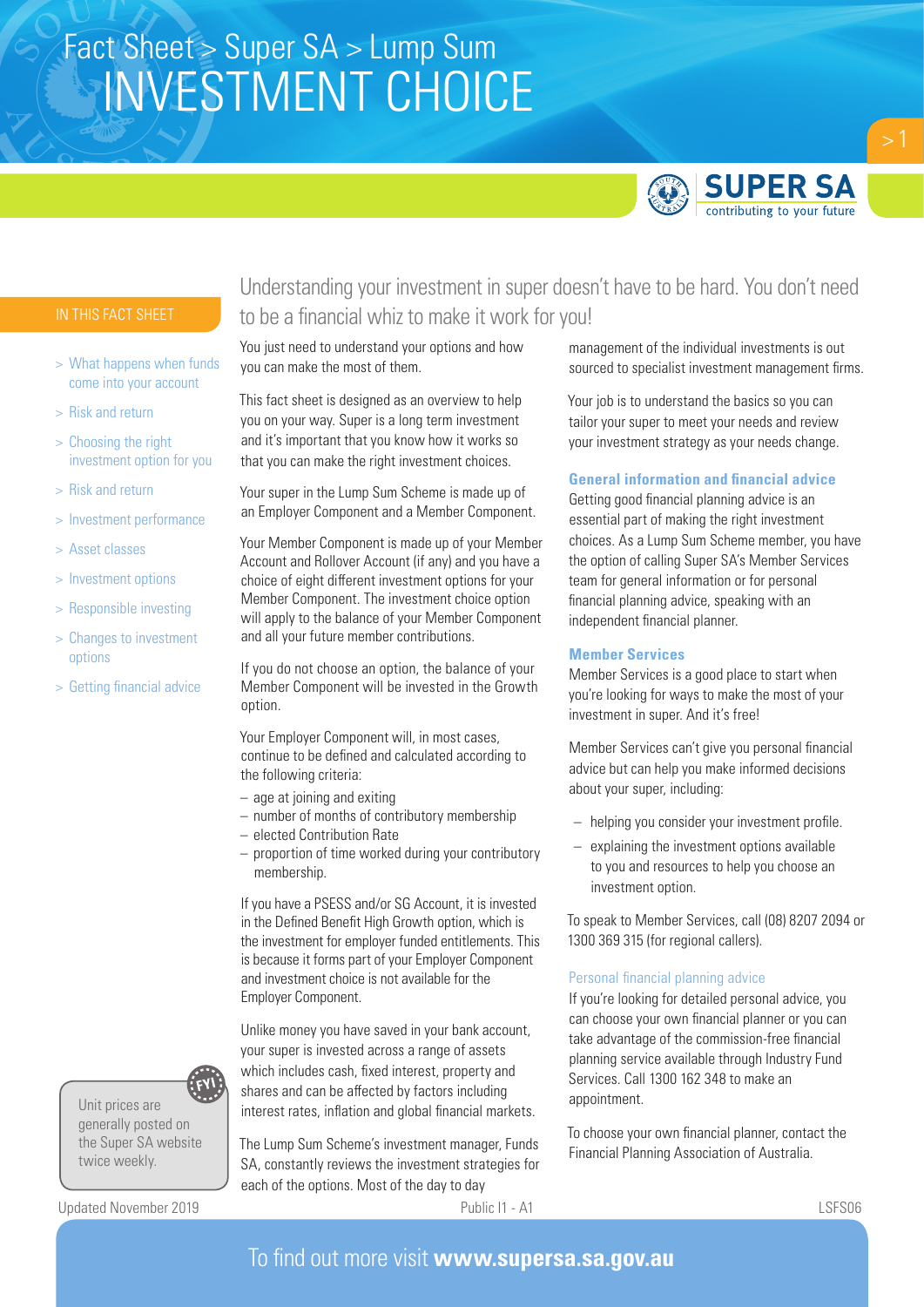

### **SUPER SA** contributing to your future

- come into your account
- > Risk and return
- > Choosing the right investment option for you
- > Risk and return
- > Investment performance
- > Asset classes
- > Investment options
- > Responsible investing
- > Changes to investment options
- > Getting financial advice

<sup>1</sup> The Standard Risk Measure is based on industry guidance to allow members to compare investment options that are expected to deliver a similar number of negative annual returns over any twenty year period. The Standard Risk Measure is not a complete assessment of all forms of investment risk, for instance, it does not detail the likely size of a negative return or the potential for a positive return to be less than a member may require to meet their financial goals. It also does not take into account the impact of administration fees and tax on a negative return. Members should ensure they are comfortable with the risks and potential losses associated with chosen investment options.

### What happens to the funds that come into your account?

When funds go into your Member Account, or you > What happens when funds roll in funds from another super fund, the money is used to purchase units.

> The number of units purchased will depend on the value of the units on the date they're purchased. This value, or unit price, is generally determined twice weekly, in line with how your investment option is performing.

Therefore, the value of your Member Component depends on the current unit price.

Units represent a share of the underlying investments in the investment option of your choice and provide an efficient system for administering contributions and switching between the different investment options. Super SA, through Funds SA, purchases units on your behalf at the prevailing unit price.

Your individual Member Account and Rollover Account (if any) balances are calculated by multiplying the number of units you hold in each account by the prevailing unit price. A change in the unit price reflects changes in the value of the underlying investments.

While unit prices are generally determined twice weekly, investment options have been framed for investment time horizons of up to ten years and beyond. It is important to keep this in mind when looking at returns over shorter periods.

If you haven't chosen an investment option your funds will automatically be invested in the Growth option. (See page 9 for further information.)

Let's simplify the jargon

Yes, it may sound like a foreign language at times, but you can't talk about investments without using at least some investment jargon. So, let's start by looking at some important investment terms and their meanings:

| Return                                   | This is the amount of money your super<br>earns. Returns may not always be positive.<br>Depending on a number of factors, your<br>investment can sometimes go down in value,<br>just as it can go up.                                                                                                                                                                                                 |  |  |  |  |  |
|------------------------------------------|-------------------------------------------------------------------------------------------------------------------------------------------------------------------------------------------------------------------------------------------------------------------------------------------------------------------------------------------------------------------------------------------------------|--|--|--|--|--|
| Investment<br>objective                  | The investment objectives state what each<br>option aims to achieve. Unfortunately, there<br>are no guarantees with investment so the<br>objective should only be used as a guide<br>when making a decision about your<br>investment. Each of the Lump Sum's<br>investment options has a different<br>investment objective expressed over a<br>particular investment time horizon.                    |  |  |  |  |  |
|                                          | The investment objective is expressed as a<br>target return above the inflation rate, or<br>Consumer Price Index (CPI), which is a<br>measure of inflation based on the prices of<br>selected goods and services at various times.                                                                                                                                                                    |  |  |  |  |  |
| Investment<br>time horizon               | This is the expected length of time it may<br>take for an investment option to achieve its<br>investment objective with a reasonable<br>likelihood.                                                                                                                                                                                                                                                   |  |  |  |  |  |
| Risk and<br>volatility                   | This is the possibility that your super may fall<br>in value or earn less than you expected. All<br>investing involves trade-offs between risk<br>and return. Typically the more risk, the higher<br>the potential returns. The less risk, the lower<br>the potential returns. There is also a risk that<br>your super may fall in value, earn less than<br>expected or experience a negative return. |  |  |  |  |  |
|                                          | Volatility relates to fluctuations in returns.<br>For riskier investment options, returns may<br>fluctuate greatly.                                                                                                                                                                                                                                                                                   |  |  |  |  |  |
| Standard<br>risk<br>measure <sup>1</sup> | This is a measure of risk that allows<br>investors to compare investment options.<br>The risk measure expresses risk as the<br>number of negative annual returns likely over<br>any 20 year period.                                                                                                                                                                                                   |  |  |  |  |  |
| Asset<br>classes                         | These are the types of investments that<br>make up the option your super is invested in.<br>Each asset class has its own particular risk<br>and return characteristics. See page 8 for<br>more information                                                                                                                                                                                            |  |  |  |  |  |

Updated November 2019 **Public I1 - A1** Public I1 - A1 **Public I1 - A1** LSFS06

 $> 2$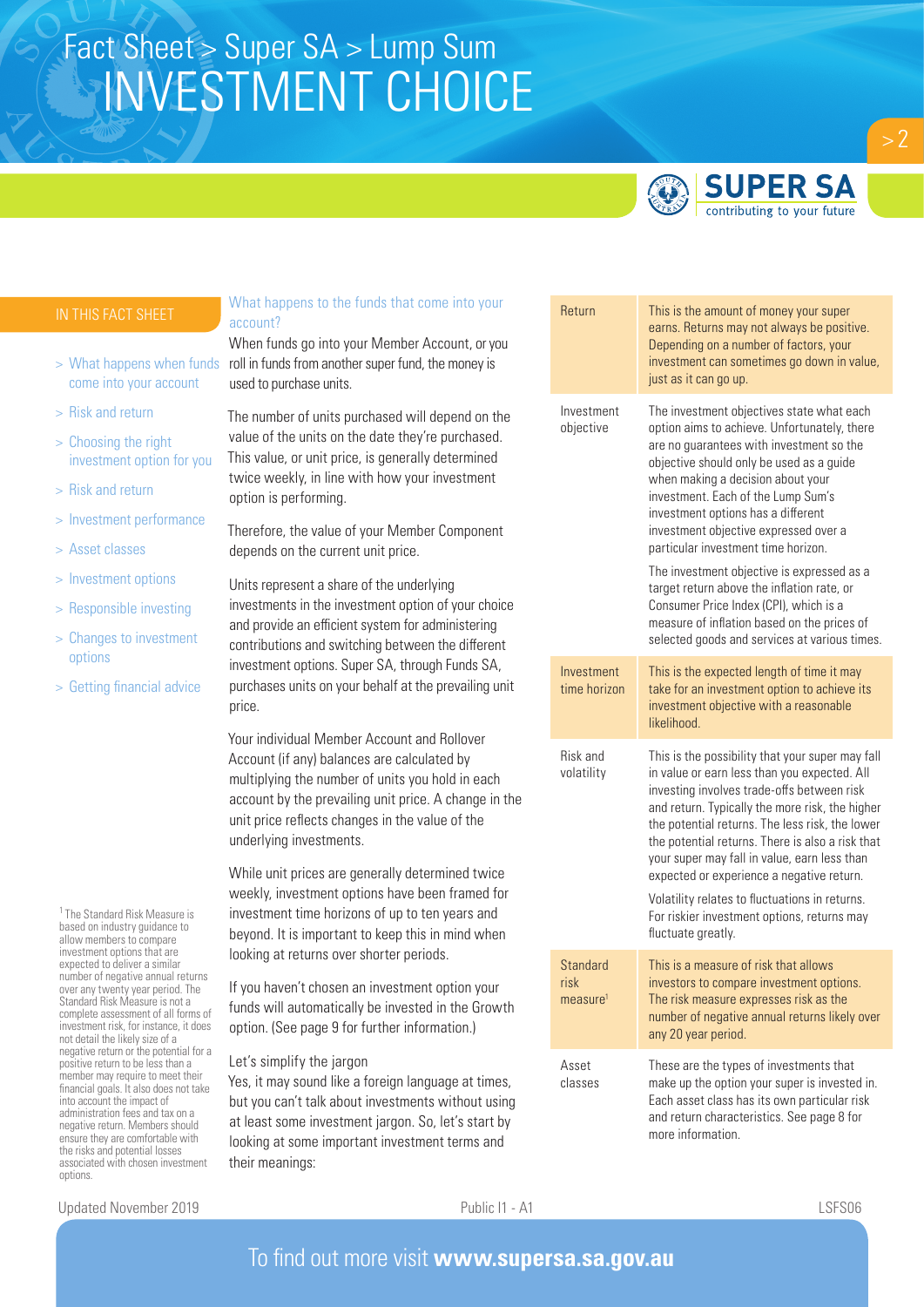

 $> 3$ 

- > What happens when funds come into your account
- > Risk and return
- > Choosing the right investment option for you
- > Risk and return
- > Investment performance
- > Asset classes
- > Investment options
- > Responsible investing
- > Changes to investment options
- > Getting financial advice

#### Risk and return

One of the most important concepts to consider when making an investment decision is that of risk and return.

All investments, including super, have some level of risk.

As a Lump Sum Scheme member you should be aware that capital losses are possible, depending on the investment options you choose and their performance over time. This is due to the volatility of investment markets.

This volatility is a normal part of investing and can occur with monies you may have in other super funds, the share market and other types of investment.

Strategies have been developed for each option targeting the best balance of risk versus return.

Each option has its own:

- *Objective.* What does the option aim to achieve?
- *Investment Time Horizon.* What is the length of time needed to reach the earning potential of your investment?
- *Risk.* What is the relative risk involved in the option?
- *Asset Class Mix.* What mix of investments makes up the option?

Each of the Lump Sum Scheme's investment options has a different level of risk and return, as shown in the table below.

| Investment options          | Target rate of<br>return                                                                                                                                                                                                                 | Investment time<br>horizon | Risk of<br>negative return                | Growth asset allocation<br>ranges <sup>1</sup> |  |  |  |
|-----------------------------|------------------------------------------------------------------------------------------------------------------------------------------------------------------------------------------------------------------------------------------|----------------------------|-------------------------------------------|------------------------------------------------|--|--|--|
| Cash                        | RBA cash rate                                                                                                                                                                                                                            | $0+$ years                 | On average less than 0.5 years in 20      | $0\%$                                          |  |  |  |
| <b>Capital Defensive</b>    | Inflation $+1.5%$                                                                                                                                                                                                                        | $2 + \gamma$ ears          | On average between 0.5 and one year in 20 | $10 - 40\%$                                    |  |  |  |
| <b>Conservative</b>         | Inflation $+2.0\%$                                                                                                                                                                                                                       | $4 + \gamma$ ears          | On average two to three years in 20       | $25 - 55%$                                     |  |  |  |
| <b>Moderate</b>             | Inflation $+3.0\%$                                                                                                                                                                                                                       | $6 + \gamma$ years         | On average three to four years in 20      | $40 - 70\%$                                    |  |  |  |
| <b>Balanced</b>             | Inflation $+3.5%$                                                                                                                                                                                                                        | $10 + \gamma$ ears         | On average four to six years in 20        | $60 - 90\%$                                    |  |  |  |
| <b>Growth</b>               | Inflation $+4.0\%$                                                                                                                                                                                                                       | $10 + \text{years}$        | On average four to six years in 20        | $70 - 100\%$                                   |  |  |  |
| <b>Socially Responsible</b> | The Socially Responsible option is structured to provide investors with risk and return characteristics likely to be<br>similar to that of an industry growth fund. The risk of a negative return is on average four to six years in 20. |                            |                                           |                                                |  |  |  |
| <b>High Growth</b>          | Inflation $+4.5%$                                                                                                                                                                                                                        | $10 + \gamma$ ears         | On average four to six years in 20        | $70 - 100\%$                                   |  |  |  |

<sup>1</sup> Growth assets include shares, certain types of property, private equity and other growth opportunities. The remainder of the funds are invested in defensive assets, such as cash and fixed interest.

Risk and return of the Lump Sum Scheme Employer Component investment option

Risk and return of the eight Lump Sum Scheme Member Component investment options

| I Investment options               | Target rate of return   Investment time | horizon   | Risk of<br>negative return         | <b>Growth asset allocation</b><br><b>Tranges</b> |
|------------------------------------|-----------------------------------------|-----------|------------------------------------|--------------------------------------------------|
| <b>Defined Benefit High Growth</b> | Inflation $+4.5\%$                      | 10+ vears | On average four to six years in 20 | 70–100%                                          |

Updated November 2019 **Public I1 - A1** Public I1 - A1 **Public I1 - A1** LSFS06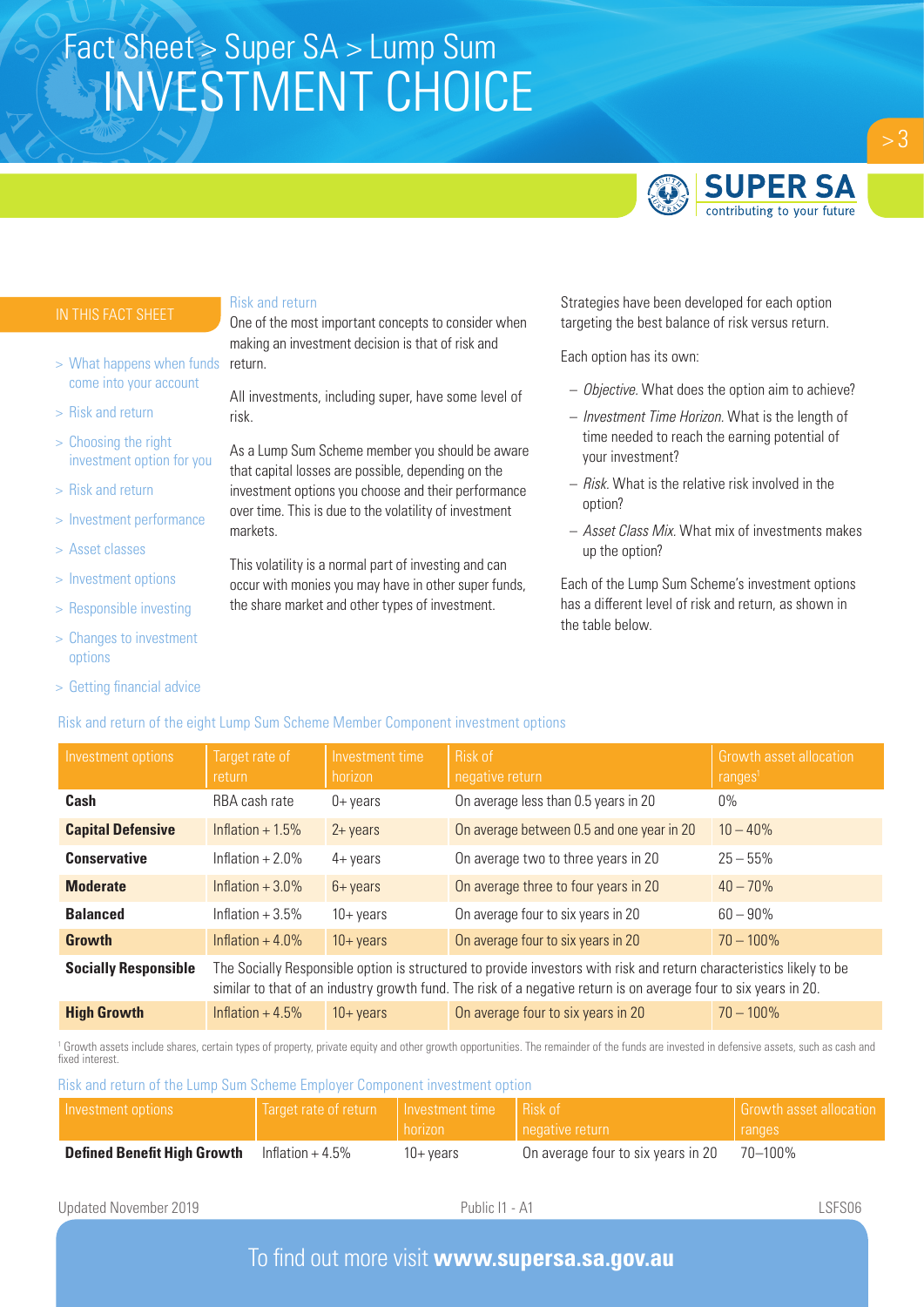

- > What happens when funds come into your account
- > Risk and return
- > Choosing the right investment option for you
- > Risk and return
- > Investment performance
- > Asset classes
- > Investment options
- > Responsible investing
- > Changes to investment options
- > Getting financial advice

To keep track of how your option is doing, you can check its investment performance on the Super SA website.

The investment objectives state what each option aims to achieve and are designed to help members with their investment decisions. The objectives have been developed having regard for the long-term performance and characteristics of financial markets and taking into account expert advice provided by specialist investment advisor, JANA. There is no guarantee, however, that the objectives will be met. This is because financial markets are volatile and future returns may vary from returns earned in the past. Indeed, for funds with a high exposure to growth assets there is a material likelihood that returns may be negative in any particular year.

### Expected range of return outcomes for the Lump Sum Scheme (Member Component investment option)

For each investment option there is an expected range of annual returns. This varies between the options.

The expected range of annual returns<sup>1</sup> for the investment options are shown in this graph.



Generally, the options that offer the highest potential long-term returns also come with the widest range of returns including the possibility of negative returns. Options that offer the lowest potential long-term returns come with the narrowest range of returns and greatest likelihood of positive returns.

<sup>1</sup> There is approximately a 5% chance that the return in any given year could lie outside of this range.

### When choosing the investment option right for you, consider:

- your current financial position
- your age
- your estimated time of retirement
- how long your super will need to last
- your attitude to accepting additional risk in seeking higher returns.

#### Risk of investment

Some important risks are:

- *Inflation.* Inflation may exceed the return you receive on your investment.
- *Market.* Economic, technological, political or legal conditions may affect the value of investments. Market sentiment may also alter the value.
- *Manager performance.* The risk that individual investment managers underperform.
- *Interest rates.* Changes in interest rates may also affect investment returns positively or negatively.
- *Foreign currency.* For overseas investments there is a risk that the value of other currencies may change in relation to the Australian dollar and reduce the value of the investment.
- *Derivatives.* Derivatives are financial contracts used in the management of investments whose value depends on the value of specific underlying investments. Their value can fluctuate, sometimes away from the expected value, and they are also subject to counterparty risk.
- *Counterparty risk.* Counterparty risk is the risk that an organisation contracted to provide an investment service is not able to do so. This may result in loss of value.
- *Underlying investments.* The value of each option's underlying investments can rise as well as fall.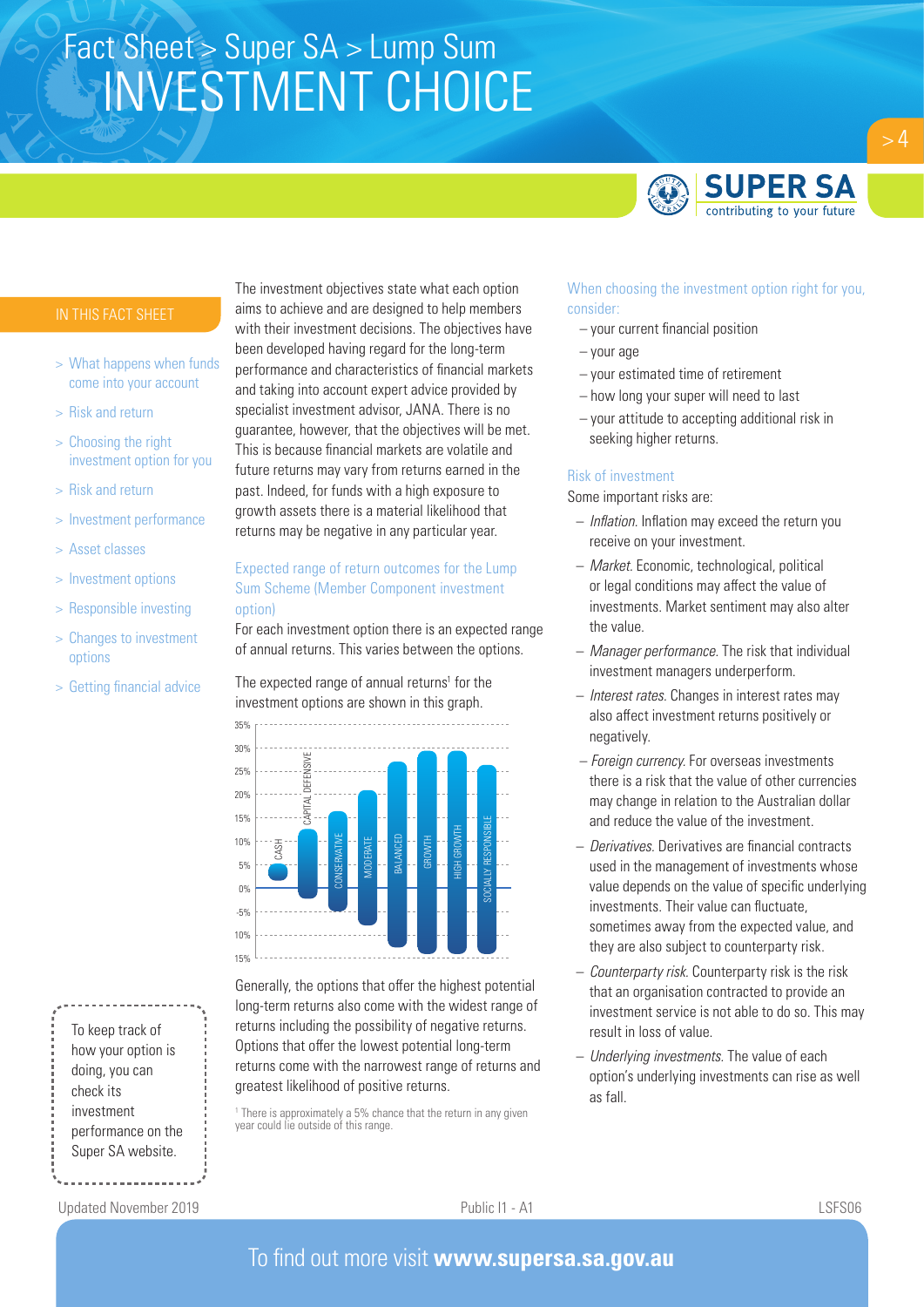

- > What happens when funds come into your account
- > Risk and return
- > Choosing the right investment option for you
- > Risk and return
- > Investment performance
- > Asset classes
- > Investment options
- > Responsible investing
- > Changes to investment options
- > Getting financial advice

Some of the most common influences on underlying investments include:

- *Australian shares.* Individual shares are affected by factors affecting the share market generally but also by the profits and expected profits of individual companies.
- *International shares.* There are similar risks as for Australian shares. Additionally, they are affected by political factors and the currency exchange rate of the country where the shares are held.
- *Property.* Economic factors such as inflation and unemployment will affect the return on property, as well as the location and quality of the property itself.
- *Fixed interest investments.* Changes in interest rates, as well as the risk of loan repayment default, will result in a change in value of this investment.

Other risks specific to super investments include changes to super laws or taxation laws, which may affect the accessibility or value of your investment.

#### Investment Performance

Performance and risk are closely linked when talking about investments. Generally, the investment options that offer the highest long term performance may also carry the highest level of short term risk, and vice versa.

#### How your investment option performs

A rate of return is the amount of money your super earns or loses over a specified period. Remember, returns may not always be positive. Depending on a number of factors, your investment can sometimes go down in value, just as it can go up. Volatility is a normal part of investment.

As an example, let's look at the rates of return achieved for the Lump Sum Scheme option<sup>1</sup> in the chart following.



You can see from the chart that since 2010, annual returns for the growth option have ranged from a high of 14.7% to a low of 3.1%. These fluctuations can be expected from an investment option with a high allocation to Growth assets, like the Growth option.

The investment objectives provide a guide to what each option aims to achieve. The Lump Sum Scheme Growth option is expected to return 4.0% above inflation over an investment time horizon of at least eight years. It is important to remember that past performance should not be taken as an indication of future performance.

<sup>1</sup> Keep in mind that the Lump Sum Scheme is an untaxed scheme, which means returns are reported without taking tax into account. Most other funds are taxed funds and report their investment earnings after tax.

 $> 5$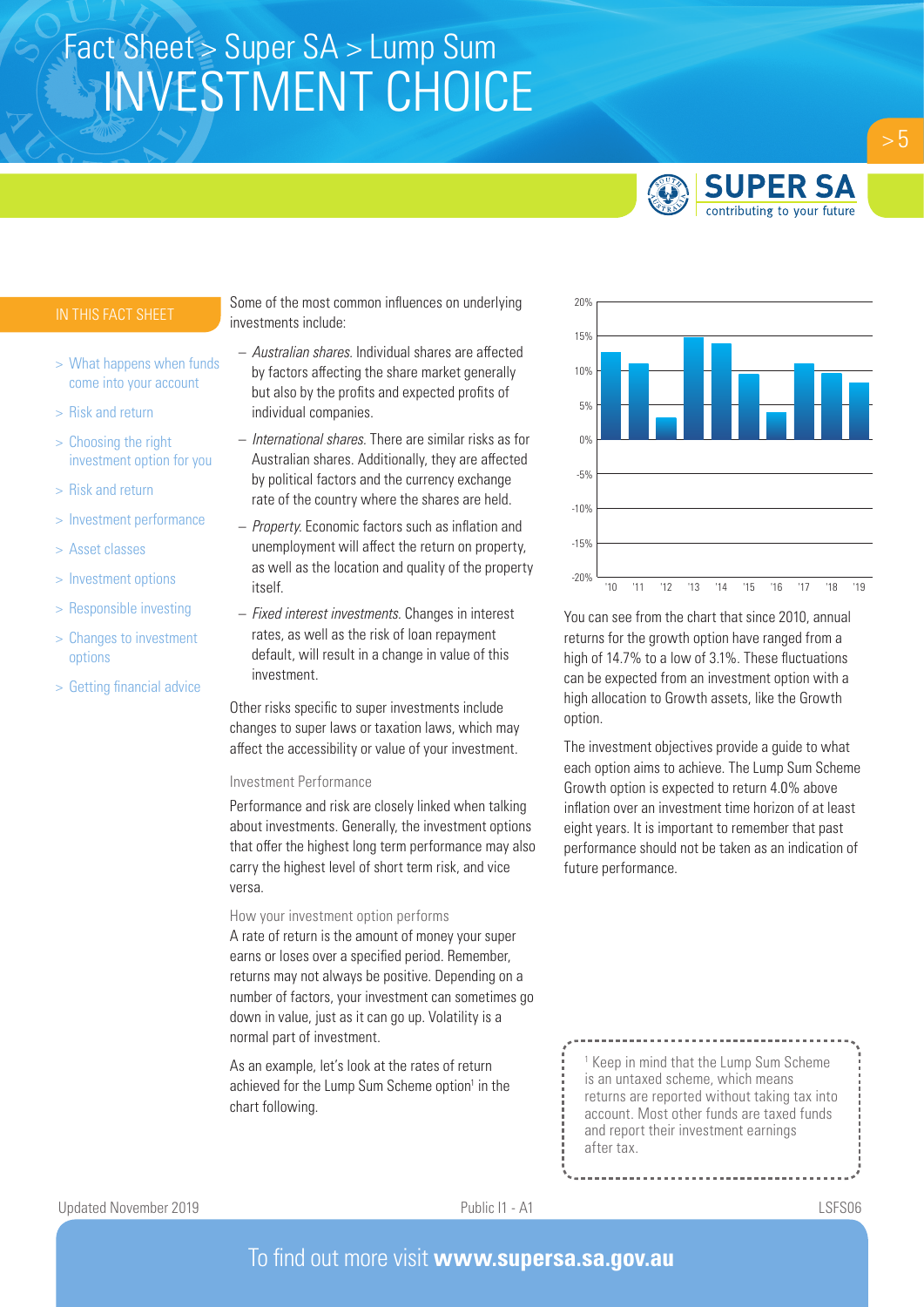

- > What happens when funds come into your account
- > Risk and return
- > Choosing the right investment option for you
- > Risk and return
- > Investment performance
- > Asset classes
- > Investment options
- > Responsible investing
- > Changes to investment options
- > Getting financial advice



You can see from the table that knowing your investor profile can help you to choose the investment option that's right for you.

To help you work out your risk tolerance and investor profile, use the What type of investor am I? calculator at www.supersa.sa.gov.au.

### What type of investor are you?

Now you're familiar with 'risk and return' and 'investment performance' the next step is to understand how much risk you're prepared to take in order to get the return you want. This is called your risk tolerance. You can find out what yours is by working out your individual investor profile. Get started by answering these questions;

#### What are your goals for retirement?

This will help you work out how much money you'll need when you retire. For example, if you plan to spend your time travelling overseas, you'll need to factor in that extra expense.

#### What's your current financial position?

Look at how much super you have, your sources of income and your ongoing expenses, such as mortgage payments. This will give you a good idea of where you are now and how much you'll need to achieve your goals for retirement.

#### How long until your planned retirement date?

This will help you determine your investment time horizon so you can select an investment option that suits it best.

*For example, if you're 55 and plan to retire at age 60, your investment time horizon is five years.*

As you continue reading, you'll see that some investment options are better suited to different time horizons.

### How much risk are you prepared to take to get a potentially higher return?

This is an important question. Even if you have years before you retire, investing in a high risk investment option might not be worth the potential returns if it's going to keep you awake at night with worry.

### **In the Lump Sum Scheme you have a choice of eight investment options for your Member Component:**

| Your investor profile                                                                                     |
|-----------------------------------------------------------------------------------------------------------|
| - Not comfortable taking risks                                                                            |
| - Prepared to accept lower returns for less risk                                                          |
| $-$ Investing for the short-term: $0 - 2 +$ years                                                         |
| - Prepared to accept moderate to low returns                                                              |
| - Comfortable with a low possibility of negative returns                                                  |
| $-$ Investing for the short to medium term: $4+$ years                                                    |
| - Prepared to accept a moderate risk to potentially achieve moderate long-term returns                    |
| - Comfortable with a possibility of negative returns                                                      |
| $-$ Investing for the medium to long term: $6+$ years                                                     |
| - Prepared to accept a moderate to high risk to potentially achieve moderate to high<br>long-term returns |
| - Comfortable with a possibility of negative returns                                                      |
| $-$ Investing for the medium to long term: $10+$ years                                                    |
| - Prepared to accept a higher risk to potentially achieve higher long-term returns                        |
| - Comfortable with a significant possibility of negative returns                                          |
| $-$ Investing for the long term: $10+$ years                                                              |
| - Prepared to accept a higher risk to potentially achieve higher long-term returns                        |
| - Comfortable with a significant possibility of negative returns                                          |
| $-$ Investing for the long term: $10+$ years                                                              |
|                                                                                                           |

Updated November 2019 **Public I1 - A1** Public I1 - A1 **Public I1 - A1** LSFS06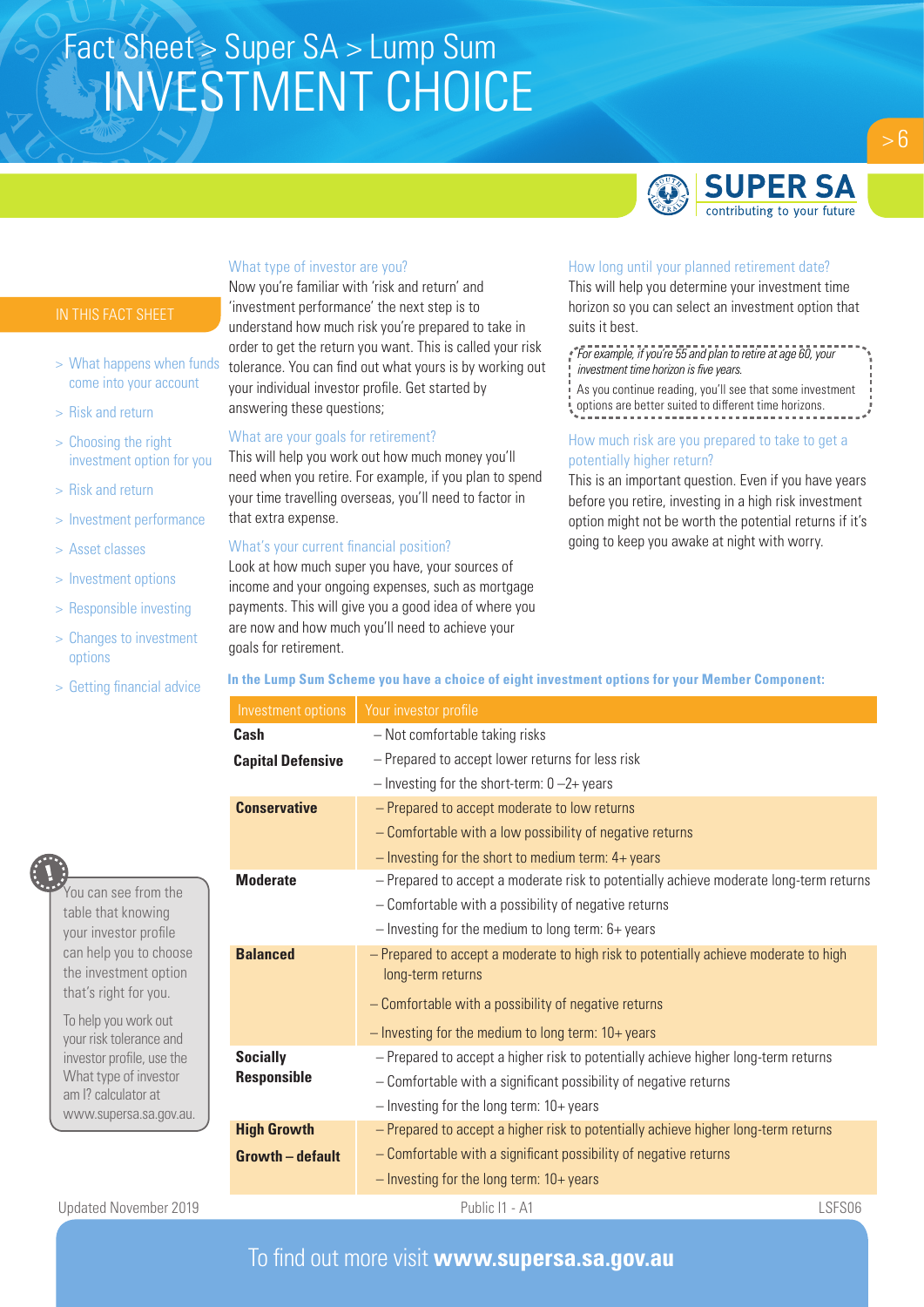

- > What happens when funds come into your account
- > Risk and return
- > Choosing the right investment option for you
- > Risk and return
- > Investment performance
- > Asset classes
- > Investment options
- > Responsible investing
- > Changes to investment options
- > Getting financial advice

### Your attitude to risk may change over time. You may wish to periodically review your investment strategy to make sure it still meets your needs.

#### What are asset classes?

Each investment option is made up of asset classes. An asset class can be something tangible like property or it can be something intangible like shares or fixed interest.

Funds SA manages the asset classes comprising the following investment options: High Growth, Growth, Balanced, Moderate, Conservative, Capital Defensive and Cash.

The asset classes comprising the Socially Responsible investment option are managed by the product provider, AMP Capital.

#### Growth asset classes

These include assets that aim to achieve higher returns over the long term but also carry higher risk. Returns may fluctuate widely and can sometimes be negative. Examples of growth assets include shares and certain types of property.

### Defensive asset classes

These tend to deliver lower returns over the long term but carry less risk. While a negative return is possible, defensive asset classes typically provide a more stable series of lower positive returns. Examples of defensive assets include cash and fixed interest.

#### Mixed asset classes

Some asset classes such as property, diversified strategies income and diversified strategies growth can have both growth and defensive characteristics. Their classification depends on the underlying investment strategy.

#### **Why is it important to have a mix of assets?**

Having all your eggs in one basket is not ideal, right? Well, the same applies to asset classes.

By diversifying, or having your super invested in a number of asset classes, you reduce the risk of your investment losing value because poor performance in one asset class can potentially be offset by better performance in another.

Spreading your super investment over a number of asset classes helps manage risk.

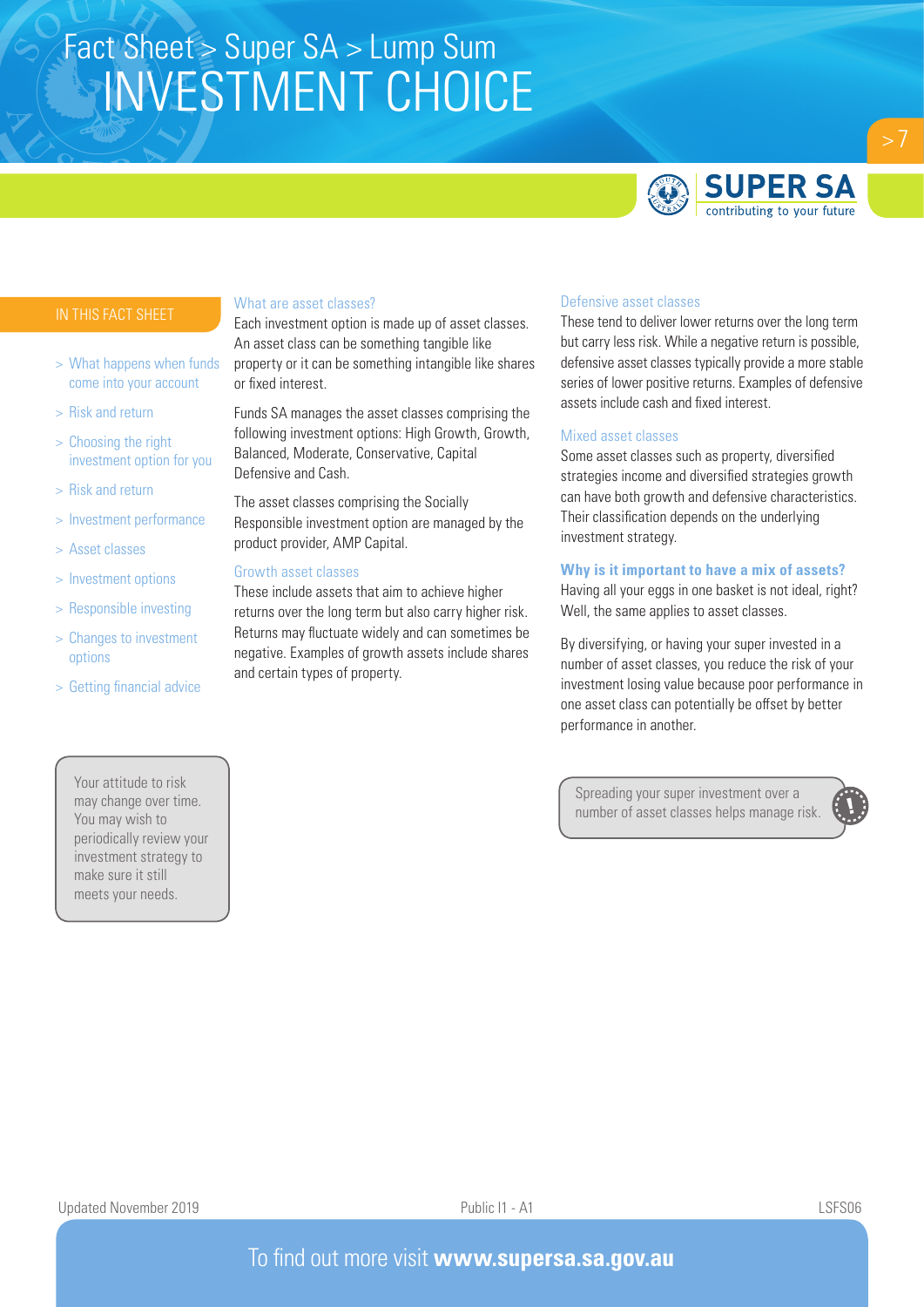## The table below lists the six main types of asset classes that  $\mathcal{A}$ INVESTMENT CHOICE Fact Sheet > Super SA > Lump Sum

different levels of risk and return of each.



The table below lists the six main types of asset classes that you need to know about and the different levels of risk and return of each.

| IN THIS FACT SHEET                                                                                                                                                              | Asset class                                                                                                | Description                                                                                                                                                                                                                                                                                                                                                                                               | Asset<br>type    | <b>Risk</b>    | Return         |
|---------------------------------------------------------------------------------------------------------------------------------------------------------------------------------|------------------------------------------------------------------------------------------------------------|-----------------------------------------------------------------------------------------------------------------------------------------------------------------------------------------------------------------------------------------------------------------------------------------------------------------------------------------------------------------------------------------------------------|------------------|----------------|----------------|
| > What happens when funds<br>come into your account<br>> Risk and return                                                                                                        | Cash<br>(eg. 11am cash,<br>bank bills, term<br>deposits and<br>floating rate notes)                        | These are investments in assets that can be cashed<br>in quickly. A stable investment suitable for investors<br>with a low risk tolerance.                                                                                                                                                                                                                                                                | Defensive        | Low            | Low            |
| > Choosing the right<br>investment option for you<br>> Risk and return<br>> Investment performance<br>> Asset classes<br>> Investment options<br>> Responsible investing        | <b>Fixed Interest</b><br>(eg. Government<br>bonds, corporate<br>bonds and inflation<br>linked securities)  | These investments are usually in the form of loans<br>to governments or companies who pay a fixed rate<br>of interest for the term of the loan. Returns tend to<br>be better than cash over the long term, but lower<br>than property and shares. Inflation linked securities<br>have the additional feature of being linked to a<br>measure of the general level of prices in Australia,<br>such as CPI. | <b>Defensive</b> | $Low -$<br>Mod | $Low -$<br>Mod |
| > Changes to investment<br>options<br>> Getting financial advice                                                                                                                | Diversified<br><b>Strategies</b><br>- Income (eg.<br>Corporate bonds)                                      | These are investments in domestic and international<br>corporate bonds, emerging markets debt and<br>absolute return products. Returns tend to fluctuate<br>and can be negative.                                                                                                                                                                                                                          | Mixed            | Mod            | Mod            |
| <b>Lump Sum Scheme</b><br><b>Investment options</b>                                                                                                                             | Property<br>(eg. Retail,<br>commercial and<br>industrial property)                                         | These are investments in unlisted property trusts and<br>shares in listed property trusts on the sharemarket.<br>There's potential for these property assets to provide<br>moderate returns over the long term, however the<br>value of the assets can fluctuate and returns can be<br>negative.                                                                                                          | Mixed            | Mod            | Mod            |
| The eight investment options<br>available in the Lump Sum<br>Scheme each have a different<br>mix of asset classes because<br>they each have different<br>investment objectives. | Shares (equities)<br>(A stake or<br>financial interest in<br>an Australian or<br>international<br>company) | These are investments in companies listed or about<br>to be listed on the Australian or international stock<br>exchanges. Dividends provide income although they<br>can't be guaranteed. Share prices can fluctuate<br>dramatically and can be frequently negative, which<br>makes them high risk but there's potential for high<br>capital growth over the long term.                                    | Growth           | High           | High           |
|                                                                                                                                                                                 | <b>Diversified</b><br><b>Strategies</b><br>$-$ Growth<br>(eg. infrastructure)                              | These are investments in a diverse range of assets,<br>for example, private companies and infrastructure.<br>Returns tend to fluctuate and can be negative. These<br>assets carry a high level of risk.                                                                                                                                                                                                   | Mixed            | High           | <b>High</b>    |
|                                                                                                                                                                                 |                                                                                                            | Growth assets aim to achieve higher returns over the long term but also carry higher risk.<br>Defensive assets usually deliver lower returns over the long term but tend to carry less risk.                                                                                                                                                                                                              |                  |                |                |

*Mixed assets* have both growth and defensive characteristics to varying degrees.

Updated November 2019 **CONTACT CONTROLLY A LOSE SETS A LOSE SETS A** LSFS06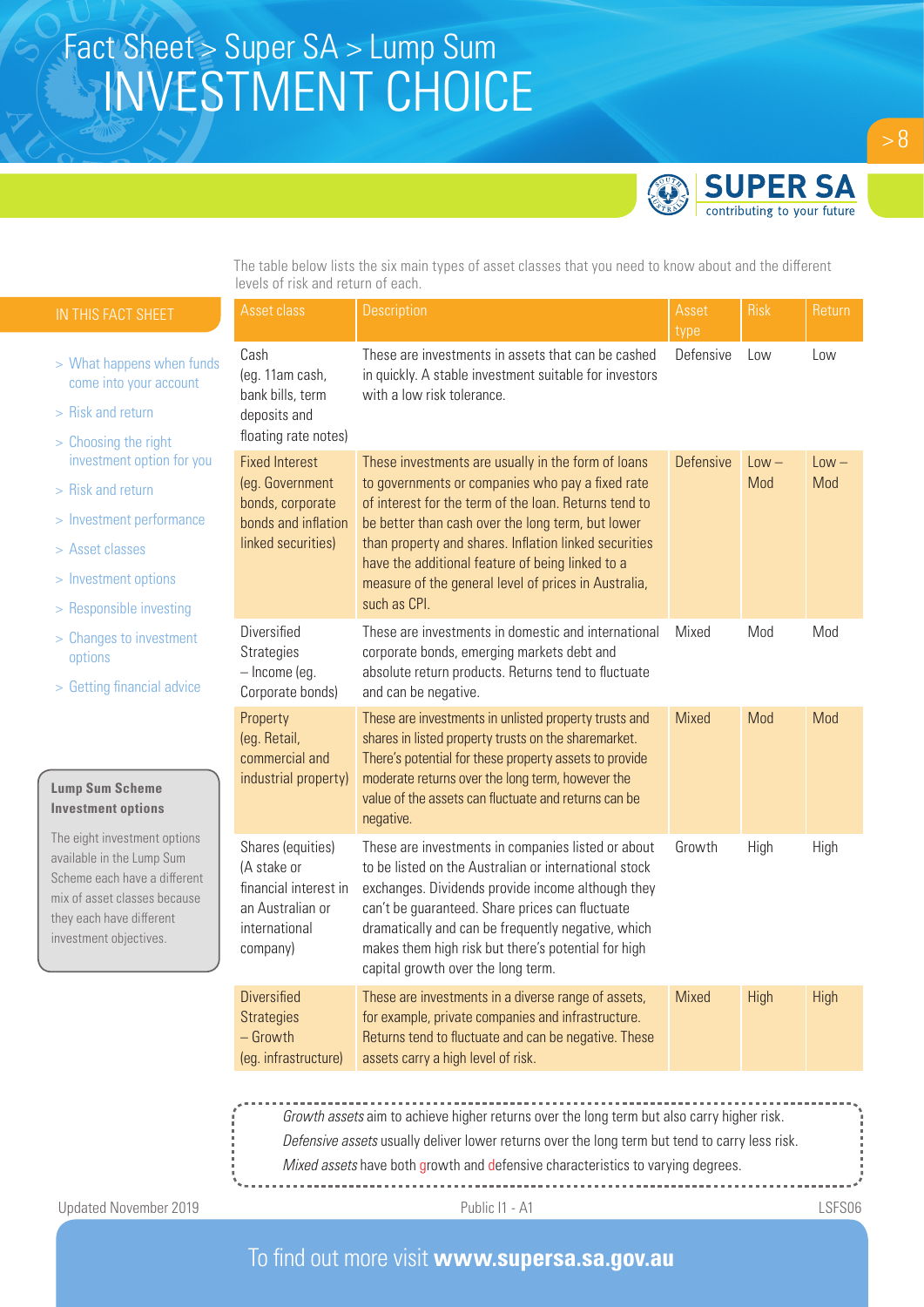

## **SUPER SA** contributing to your future

 $> 9$ 

- > What happens when funds come into your account
- > Risk and return
- > Choosing the right investment option for you
- > Risk and return
- > Investment performance
- > Asset classes
- > Investment options
- > Responsible investing
- > Changes to investment options
- > Getting financial advice

<sup>1</sup> The investment objectives state what each option aims to achieve and are designed to help investors with their investment decisions. The objectives have been developed having regard for the long term performance and characteristics of financial markets and taking into account expert advice provided by specialist investment advisor, JANA. There is no guarantee, however that the objectives will be met. This is because financial markets are volatile and future returns may vary from returns earned in the past. Indeed, for funds with exposure to growth assets there is a material likelihood that returns may be negative in any particular year. 2 Strategic asset allocations current

- at 22 August 2019.
- <sup>3</sup> See page 2 for more information about the Standard Risk Measure.
- 4 Effective 1 October 2018

#### HIGH GROWTH

This option is structured for investors with an investment time horizon of at least 10 years. Annual returns may be volatile.

**Investment return objective1** Inflation  $+4.5%$ 

#### **Asset allocation**

This option is invested in the range of 70 – 100% in growth assets (shares, certain types of property, private equity and other growth opportunities) and the balance in defensive assets (such as cash and fixed interest).

| <b>Strategic Asset</b><br>Allocation <sup>2</sup> |                                                                                                              |                                   |                                           | <b>Strategic Asset</b><br>Allocation <sup>4</sup> |                                     |                                                                       |                      |
|---------------------------------------------------|--------------------------------------------------------------------------------------------------------------|-----------------------------------|-------------------------------------------|---------------------------------------------------|-------------------------------------|-----------------------------------------------------------------------|----------------------|
| Asset                                             |                                                                                                              | $\frac{0}{0}$                     | Range %                                   | Asset                                             |                                     | $\frac{0}{0}$                                                         | Range <sup>o</sup>   |
| <b>Australian</b><br>Equities                     |                                                                                                              | $-24$                             | $10-40$                                   | <b>Australian</b><br>Equities                     | $\overline{25}$                     | $\blacksquare$ 15-40                                                  |                      |
| International<br>Equities                         |                                                                                                              | - 36                              | $\blacksquare$ 20-50                      | International<br>Equities                         |                                     | $\Box$ 33                                                             | $\blacksquare$ 15-40 |
| <b>Property</b>                                   |                                                                                                              | $\blacksquare$ 16                 | $\blacksquare$ 5-30                       | <b>Property</b>                                   |                                     | - 19                                                                  | $\Box$ 0-20          |
| Diversified                                       |                                                                                                              | $\blacksquare$ 10                 | $\blacksquare$ 0-20                       | <b>Alternatives</b>                               |                                     | $-6$                                                                  | $\Box$ 0-13          |
| <b>Strategies Growth</b>                          | Fixed Interest                                                                                               |                                   |                                           |                                                   | $\overline{25}$                     | $\Box$ 0-45                                                           |                      |
| Diversified                                       |                                                                                                              | $\Box$ 12                         | $\Box$ 0-25                               | $\Box$ Cash                                       | $\Box$ 2                            | $\Box$ 0-20                                                           |                      |
| Strategies Income                                 |                                                                                                              |                                   |                                           |                                                   |                                     |                                                                       |                      |
| Inflation Linked<br>Securities                    |                                                                                                              | $\Box$                            | $\Box$ 0-10                               |                                                   |                                     |                                                                       |                      |
| Fixed Interest                                    |                                                                                                              | $\Box$ 0                          | $\Box$ 0-15                               |                                                   |                                     |                                                                       |                      |
| $\Box$ Cash 2%                                    |                                                                                                              | $\Box$                            | $\Box$ 0-20                               |                                                   |                                     |                                                                       |                      |
| <b>Minimum</b><br>suggested<br>time frame         |                                                                                                              | 10 years                          |                                           | <b>Minimum</b><br>suggested<br>time frame         |                                     | Similar to those of a<br>growth fund.                                 |                      |
| Summary<br>risk level <sup>3</sup>                | It is likely that a<br>negative return might<br>be expected to occur<br>between four and six<br>years in 20. |                                   | <b>Summary</b><br>risk level <sup>3</sup> |                                                   | It is likely that a<br>years in 20. | negative return might<br>be expected to occur<br>between four and six |                      |
| <b>Risk</b><br>classification                     |                                                                                                              | <b>High risk</b><br>(Risk Band 6) |                                           | <b>Risk</b><br>classification                     | <b>High risk</b><br>(Risk Band 6)   |                                                                       |                      |

#### SOCIALLY RESPONSIBLE

This option is structured to provide investors with risk and return characteristics likely to be similar to those of a growth fund. Annual returns may be volatile.

**Investment return objective1** Similar to those of an industry growth fund.

#### **Asset allocation**

The strategic asset allocation for the SRI option is determined by the underlying fund manager, AMP Capital Investors.

### GROWTH (default)

This option is structured for investors with an investment time horizon of at least 10 years. Annual returns may be volatile.

| Investment             | Inflation $+4.0\%$ |
|------------------------|--------------------|
| return                 |                    |
| objective <sup>1</sup> |                    |

#### **Asset allocation**

This option is invested in the range of 70 – 100% in growth assets (shares, certain types of property, private equity and other growth opportunities) and the balance in defensive assets (such as cash and fixed interest).

|                                            | <b>Strategic Asset</b><br>Allocation <sup>2</sup> |                 |                                     |                                                                       |  |
|--------------------------------------------|---------------------------------------------------|-----------------|-------------------------------------|-----------------------------------------------------------------------|--|
| Range %                                    | Asset                                             |                 | $\frac{0}{n}$                       | Range %                                                               |  |
| $\blacksquare$ 15-40                       | <b>Australian</b><br>Equities                     | $\overline{24}$ |                                     |                                                                       |  |
| $\blacksquare$ 15-40                       | <b>International</b><br>Equities                  |                 | $\Box$ 36                           | $\blacksquare$ 20-50                                                  |  |
| $\blacksquare$ 0-20                        | <b>Property</b>                                   |                 | $\blacksquare$ 16                   | $\blacksquare$ 5-30                                                   |  |
| $\Box$ 0-13                                | <b>Diversified</b>                                |                 | $\blacksquare$ 10                   | $\blacksquare$ 0-20                                                   |  |
| $\Box$ 0-45                                | <b>Strategies Growth</b>                          |                 |                                     |                                                                       |  |
| $\Box$ 0-20                                | <b>Diversified</b>                                |                 | $\blacksquare$ 12                   | $\sqrt{0.25}$                                                         |  |
|                                            | Strategies Income                                 |                 |                                     |                                                                       |  |
|                                            | Inflation Linked<br>Securities                    | $\Box$ $0$      | $\Box$ 0-10                         |                                                                       |  |
|                                            | Fixed Interest                                    |                 | $\Box$ $0$                          | $\n   0-15\n$                                                         |  |
|                                            | $\Box$ Cash                                       |                 | $\Box$                              | $\Box$ 0-20                                                           |  |
| ose of a                                   | Minimum<br>suggested<br>time frame                |                 | 10 years                            |                                                                       |  |
| at a<br>urn might<br>to occur<br>r and six | Summary<br>risk level <sup>3</sup>                |                 | It is likely that a<br>years in 20. | negative return might<br>be expected to occur<br>between four and six |  |
|                                            | <b>Risk</b><br>classification                     |                 | <b>High risk</b><br>(Risk Band 6)   |                                                                       |  |

Updated November 2019 **Public I1 - A1** Public I1 - A1 **Public I1 - A1** LSFS06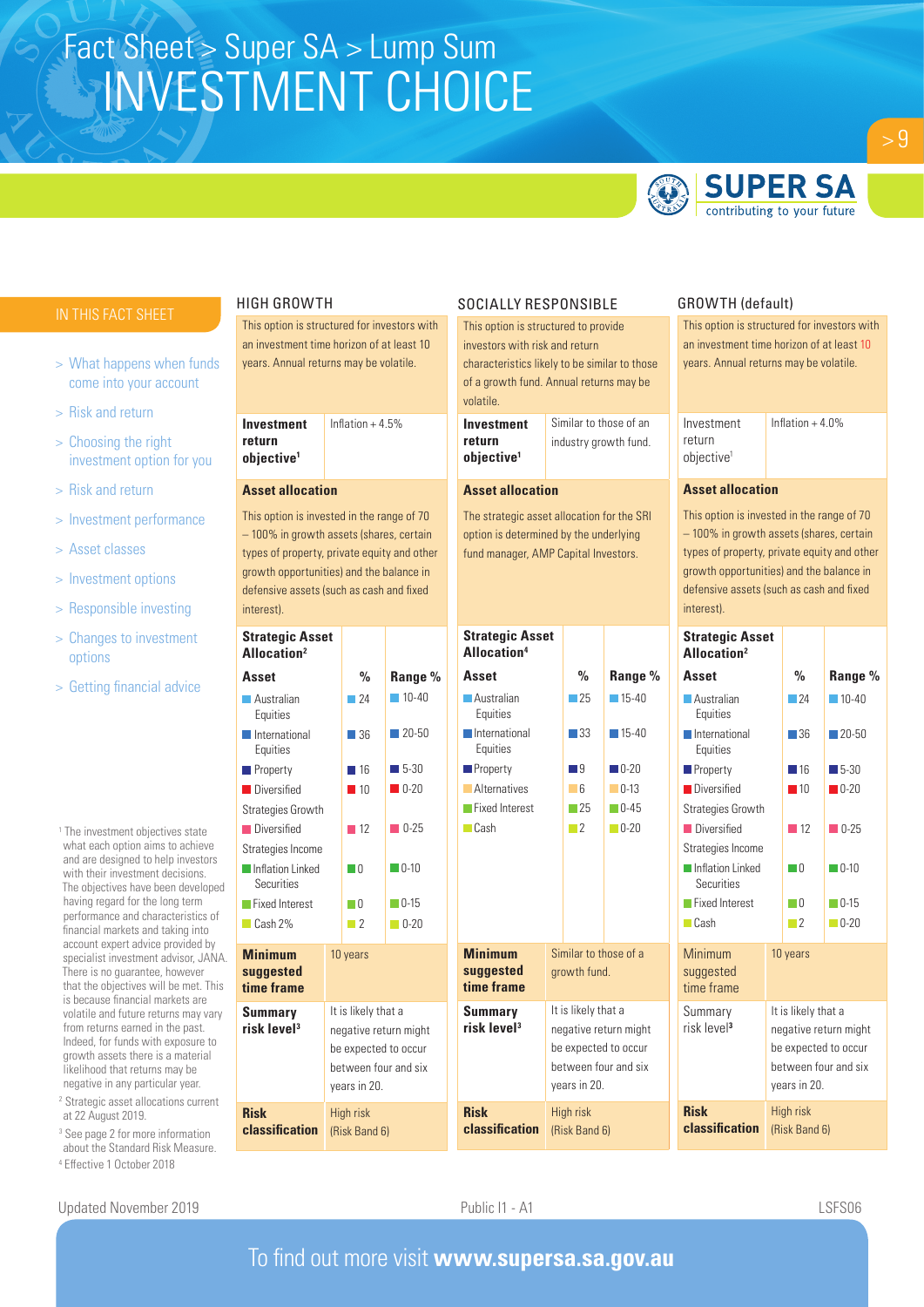

## **SUPER SA** contributing to your future

| IN THIS FACT SHEET                                                                                                                                                                                                                       | <b>BALANCED</b>                                                                      |                                        |                                                                       |                                                                               | <b>MODERATE</b>                                                                                              |                                                                                      |                                                                         |                                                        | CONSERVATIVE                                                                        |                                                                                       |                                                                        |  |
|------------------------------------------------------------------------------------------------------------------------------------------------------------------------------------------------------------------------------------------|--------------------------------------------------------------------------------------|----------------------------------------|-----------------------------------------------------------------------|-------------------------------------------------------------------------------|--------------------------------------------------------------------------------------------------------------|--------------------------------------------------------------------------------------|-------------------------------------------------------------------------|--------------------------------------------------------|-------------------------------------------------------------------------------------|---------------------------------------------------------------------------------------|------------------------------------------------------------------------|--|
|                                                                                                                                                                                                                                          | This option is structured for investors with                                         |                                        |                                                                       |                                                                               | This option is structured for investors with                                                                 |                                                                                      |                                                                         |                                                        | This option is structured for investors with                                        |                                                                                       |                                                                        |  |
| > What happens when funds<br>come into your account                                                                                                                                                                                      | an investment time horizon of at least 10                                            | years. Annual returns may be volatile. |                                                                       |                                                                               |                                                                                                              | an investment time horizon of at least six<br>years. Annual returns may be volatile. |                                                                         |                                                        |                                                                                     | an investment time horizon of at least four<br>years. Annual returns may be volatile. |                                                                        |  |
| > Risk and return                                                                                                                                                                                                                        |                                                                                      |                                        |                                                                       |                                                                               |                                                                                                              |                                                                                      |                                                                         |                                                        |                                                                                     |                                                                                       |                                                                        |  |
| > Choosing the right<br>investment option for you                                                                                                                                                                                        | <b>Investment</b><br>return                                                          | Inflation $+3.5%$                      |                                                                       | <b>Investment</b><br>return                                                   |                                                                                                              | Inflation $+3.0\%$                                                                   |                                                                         | <b>Investment</b><br>return                            |                                                                                     | Inflation $+2.0%$                                                                     |                                                                        |  |
| > Risk and return                                                                                                                                                                                                                        | objective <sup>1</sup>                                                               |                                        |                                                                       | objective <sup>1</sup>                                                        |                                                                                                              |                                                                                      |                                                                         | objective <sup>1</sup>                                 |                                                                                     |                                                                                       |                                                                        |  |
| > Investment performance                                                                                                                                                                                                                 | <b>Asset allocation</b>                                                              |                                        |                                                                       | <b>Asset allocation</b>                                                       |                                                                                                              |                                                                                      |                                                                         | <b>Asset allocation</b>                                |                                                                                     |                                                                                       |                                                                        |  |
| > Asset classes                                                                                                                                                                                                                          | This option is invested in the range of 60<br>-90% in growth assets (shares, certain |                                        |                                                                       | This option is invested in the range<br>of 40 - 70% in growth assets (shares, |                                                                                                              |                                                                                      |                                                                         | This option is<br>invested in the range of 25 - 55% in |                                                                                     |                                                                                       |                                                                        |  |
| > Investment options                                                                                                                                                                                                                     | types of property, private equity and other                                          |                                        |                                                                       | certain types of property, private equity                                     |                                                                                                              |                                                                                      |                                                                         | growth assets (shares and certain types of             |                                                                                     |                                                                                       |                                                                        |  |
| > Responsible investing                                                                                                                                                                                                                  | growth opportunities) and the balance in<br>defensive assets (such as cash and fixed |                                        |                                                                       |                                                                               | and other growth opportunities) and the<br>balance in defensive assets (such as cash<br>and fixed interest). |                                                                                      |                                                                         |                                                        | property) and the balance in defensive<br>assets (such as cash and fixed interest). |                                                                                       |                                                                        |  |
| > Changes to investment                                                                                                                                                                                                                  | interest).                                                                           |                                        |                                                                       |                                                                               |                                                                                                              |                                                                                      |                                                                         |                                                        |                                                                                     |                                                                                       |                                                                        |  |
| options                                                                                                                                                                                                                                  | <b>Strategic Asset</b>                                                               |                                        |                                                                       | <b>Strategic Asset</b>                                                        |                                                                                                              |                                                                                      |                                                                         | <b>Strategic Asset</b>                                 |                                                                                     |                                                                                       |                                                                        |  |
| > Getting financial advice                                                                                                                                                                                                               | Allocation <sup>2</sup>                                                              |                                        |                                                                       | Allocation <sup>2</sup>                                                       |                                                                                                              |                                                                                      |                                                                         | Allocation <sup>2</sup>                                |                                                                                     |                                                                                       |                                                                        |  |
|                                                                                                                                                                                                                                          | Asset                                                                                | $\frac{0}{0}$                          | Range %                                                               | Asset                                                                         |                                                                                                              | $\frac{0}{0}$                                                                        | Range %                                                                 | Asset                                                  |                                                                                     | $\frac{0}{0}$                                                                         | Range %                                                                |  |
|                                                                                                                                                                                                                                          | Australian<br>Equities                                                               | $\Box$ 23                              | $10-40$                                                               | <b>Australian</b><br>Equities                                                 |                                                                                                              | $\blacksquare$ 16                                                                    | $\Box$ 5-30                                                             | <b>Australian</b><br>Equities                          |                                                                                     | $\Box$ 10                                                                             | $\blacksquare$ 0-20                                                    |  |
|                                                                                                                                                                                                                                          | International<br>Equities                                                            | $\Box$ 33                              | $\blacksquare$ 20-45                                                  | International<br>Equities                                                     |                                                                                                              | $\Box$ 22                                                                            | $\blacksquare$ 10-35                                                    | International<br>Equities                              |                                                                                     | $\blacksquare$ 15                                                                     | $5-25$                                                                 |  |
|                                                                                                                                                                                                                                          | <b>Property</b>                                                                      | $\blacksquare$ 12                      | $\blacksquare$ 0-25                                                   | <b>Property</b>                                                               |                                                                                                              | $\blacksquare$ 10                                                                    | $\Box$ 0-20                                                             | <b>Property</b>                                        |                                                                                     | $\Box$ 9                                                                              | $\blacksquare$ 0-20                                                    |  |
| <sup>1</sup> The investment objectives                                                                                                                                                                                                   | <b>Diversified</b><br>Strategies Growth                                              | $\blacksquare$ 8                       | $\blacksquare$ 0-20                                                   | Diversified<br>Strategies Growth                                              |                                                                                                              | $\blacksquare$<br>$\blacksquare$ 0-15                                                |                                                                         | <b>Diversified</b><br>Strategies Income                |                                                                                     | $\blacksquare$ 18                                                                     | $\blacksquare$ 5-30                                                    |  |
| state what each option aims to<br>achieve and are designed to help<br>investors with their investment                                                                                                                                    | Diversified<br>Strategies Income                                                     | $\Box$ 8                               | $\Box$ 0-20                                                           | Diversified<br>Strategies Income                                              |                                                                                                              | $\Box$ 12                                                                            | $\Box$ 0-25                                                             | Inflation<br><b>Linked Securities</b>                  |                                                                                     | $\blacksquare$ 15                                                                     | $\blacksquare$ 5-25                                                    |  |
| decisions. The objectives have<br>been developed having regard                                                                                                                                                                           | Inflation Linked<br><b>Securities</b>                                                | $\blacksquare$ 5                       | $\Box$ 0-15                                                           | Inflation Linked<br>Securities                                                |                                                                                                              | $\blacksquare$ 11                                                                    | $\Box$ 0-25                                                             | Fixed Interest                                         |                                                                                     | $\Box$ 23                                                                             | $\blacksquare$ 10-45                                                   |  |
| for the long term performance<br>and characteristics of financial                                                                                                                                                                        | Fixed Interest                                                                       | $\Box$ 8                               | $\Box$ 0-25                                                           | Fixed Interest                                                                |                                                                                                              | $\Box$ 16                                                                            | $\Box$ 0-30                                                             | $\Box$ Cash                                            |                                                                                     | $\Box$ 10                                                                             | $\Box$ 0-20                                                            |  |
| markets and taking into account<br>expert advice provided by                                                                                                                                                                             | $\Box$ Cash                                                                          | $\Box$ 3                               | $\Box$ 0-20                                                           | <b>Cash</b>                                                                   |                                                                                                              | $\blacksquare$                                                                       | $\Box$ 0-20                                                             |                                                        |                                                                                     |                                                                                       |                                                                        |  |
| specialist investment advisor,<br>JANA. There is no guarantee,<br>however that the objectives will<br>be met. This is because financial                                                                                                  | <b>Minimum</b><br>suggested<br>time frame                                            | 10 years                               |                                                                       | <b>Minimum</b><br>suggested<br>time frame                                     | 6 years                                                                                                      |                                                                                      |                                                                         | <b>Minimum</b><br>suggested<br>time frame              | 4 years                                                                             |                                                                                       |                                                                        |  |
| markets are volatile and future<br>returns may vary from returns<br>earned in the past. Indeed, for<br>funds with exposure to growth<br>assets there is a material<br>likelihood that returns may be<br>negative in any particular year. | <b>Summary</b><br>risk level <sup>3</sup>                                            | It is likely that a<br>years in 20.    | negative return might<br>be expected to occur<br>between four and six | <b>Summary</b><br>risk level <sup>3</sup>                                     |                                                                                                              | It is likely that a<br>years in 20.                                                  | negative return might<br>be expected to occur<br>between three and four | <b>Summary</b><br>risk level <sup>3</sup>              |                                                                                     | It is likely that a<br>years in 20.                                                   | negative return might<br>be expected to occur<br>between two and three |  |
| <sup>2</sup> Strategic asset allocations<br>current at 22 August 2019.<br><sup>3</sup> See page 2 for more information<br>about the Standard Risk Measure.                                                                               | <b>Risk</b><br>classification                                                        | High risk<br>(Risk Band 6)             |                                                                       | <b>Risk</b><br>classification                                                 | Medium to high risk<br>(Risk Band 5)                                                                         |                                                                                      |                                                                         | <b>Risk</b><br>classification                          |                                                                                     | Medium risk<br>(Risk Band 4)                                                          |                                                                        |  |

Updated November 2019 **CONTACT CONTROLLY A LOSE SETS A LOSE SETS A** LSFS06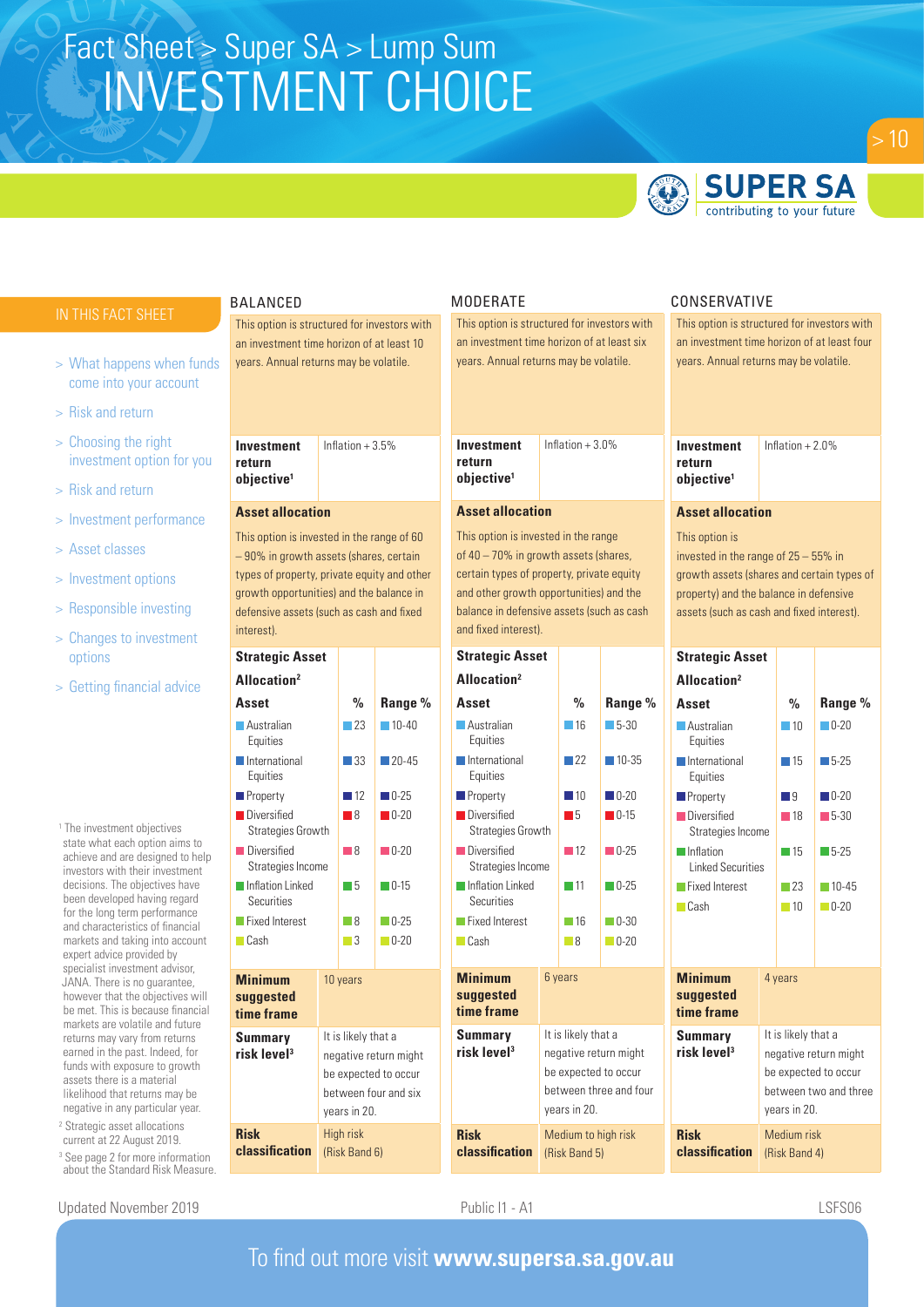

## **SUPER SA** contributing to your future

- > What happens when funds come into your account
- > Risk and return
- > Choosing the right investment option for you
- > Risk and return
- > Investment performance
- > Asset classes
- > Investment options
- > Responsible investing
- > Changes to investment options
- > Getting financial advice

<sup>1</sup> Strategic asset allocations commenced on 1 January 2016. Members with a PSESS and/or SG account have this component invested in the Defined Benefit High Growth option. This cannot be changed.

2 The investment objectives state what each option aims to achieve and are designed to help investors with their investment decisions. The objectives have been developed having regard for the long term performance and characteristics of financial markets and taking into account expert advice provided by specialist investment advisor, JANA. There is no guarantee, however that the objectives will be met. This is because financial markets are volatile and future returns may vary from returns earned in the past. Indeed, for funds with exposure to growth assets there is a material likelihood that returns may be negative in any particular year.

- 3 Strategic asset allocations current at 22 August 2019.
- 4 See page 2 for more information about the Standard Risk Measure.

Updated November 2019 **Public I1 - A1** Public I1 - A1 **Public I1 - A1** LSFS06

### CAPITAL DEFENSIVE **Description**

This option is structured for investors with an investment time horizon of at least two years. Annual returns may be volatile.

**Investment return objective2** Inflation  $+1.5%$ 

### **Asset allocation**

This option is invested in the range of 10% – 40% in growth assets (shares and certain types of property) and the balance in defensive assets (such as cash and fixed interest).

| <b>Strategic Asset</b>                    |                     |                       |                      |
|-------------------------------------------|---------------------|-----------------------|----------------------|
| Allocation <sup>3</sup>                   |                     |                       |                      |
| Asset                                     | $\frac{0}{0}$       | Range %               |                      |
| <b>Australian</b><br>Equities             | - 5                 | $\Box$ 0-15           |                      |
| <b>International</b><br>Equities          |                     | - 7                   | $\Box 0 - 20$        |
| <b>Property</b>                           | - 16                | $\blacksquare$ 0-20   |                      |
| <b>Diversified</b><br>Strategies Income   | $\blacksquare$ 17   | $\Box$ 5-30           |                      |
| Inflation Linked<br>Securities            |                     | $\blacksquare$ 15     | $\Box$ 5-25          |
| <b>Fixed Interest</b>                     |                     | - 35                  | $\blacksquare$ 20-55 |
| $\Box$ Cash                               | $\Box$ 15           | $\Box$ 0-25           |                      |
| <b>Minimum</b><br>suggested<br>time frame |                     | 2 years               |                      |
| Summary<br>risk level <sup>4</sup>        | It is likely that a | negative return might |                      |

be expected to occur between 0.5 and one

year in 20.

Low risk (Risk Band 2)

**Risk** 

**classification**

|                                                            | CASH                                                                                                  |  |                                                                                                                                                                               |                                                                            |                                                                                                                                                                          |                                                                                     | DEFINED BENEFIT HIGH GROWTH                                                                                                                                                                          |  |  |  |
|------------------------------------------------------------|-------------------------------------------------------------------------------------------------------|--|-------------------------------------------------------------------------------------------------------------------------------------------------------------------------------|----------------------------------------------------------------------------|--------------------------------------------------------------------------------------------------------------------------------------------------------------------------|-------------------------------------------------------------------------------------|------------------------------------------------------------------------------------------------------------------------------------------------------------------------------------------------------|--|--|--|
| <b>Description</b>                                         |                                                                                                       |  |                                                                                                                                                                               |                                                                            | Employer component only <sup>1</sup><br><b>Description</b>                                                                                                               |                                                                                     |                                                                                                                                                                                                      |  |  |  |
|                                                            | A stable investment for investors with a<br>low risk tolerance.                                       |  |                                                                                                                                                                               |                                                                            |                                                                                                                                                                          | an investment time horizon of at least 10<br>years. Annual returns may be volatile. | This option is structured for investors with                                                                                                                                                         |  |  |  |
| <b>Investment</b><br>return<br>objective <sup>2</sup>      | RBA cash rate                                                                                         |  |                                                                                                                                                                               | Inflation $+4.5%$<br><b>Investment</b><br>return<br>objective <sup>2</sup> |                                                                                                                                                                          |                                                                                     |                                                                                                                                                                                                      |  |  |  |
|                                                            | <b>Asset allocation</b><br>This option is invested in 100% cash.                                      |  |                                                                                                                                                                               | allocation                                                                 | cash).                                                                                                                                                                   | and the balance in                                                                  | This option is invested in<br>the range of $70 - 100\%$ in<br>growth assets (shares,<br>certain types of property,<br>private equity and other<br>growth opportunities)<br>defensive assets (such as |  |  |  |
| <b>Strategic Asset</b><br>Allocation <sup>3</sup><br>Asset |                                                                                                       |  | <b>Strategic Asset</b><br>Allocation <sup>3</sup>                                                                                                                             |                                                                            |                                                                                                                                                                          | $\frac{0}{0}$                                                                       | Range %                                                                                                                                                                                              |  |  |  |
| <b>■</b> Cash                                              | $\frac{0}{0}$<br>$\Box$ Cash                                                                          |  | Asset<br>Australian<br>Equities<br>International<br>Equities<br><b>Property</b><br><b>Diversified</b><br>Strategies Growth<br>Diversified<br>Strategies Income<br>$\Box$ Cash |                                                                            | $\Box$ 20<br>$15-25$<br>$\Box$ 30<br>$\Box$ 25-35<br>$13-23$<br>$\Box$ 18<br>$11-21$<br>$\blacksquare$ 16<br>$\Box$ 9-19<br>$\blacksquare$ 14<br>$\Box$ 2<br>$\Box$ 0-20 |                                                                                     |                                                                                                                                                                                                      |  |  |  |
| <b>Minimum</b><br>suggested<br>time frame                  | 0 years                                                                                               |  | <b>Minimum</b><br>suggested<br>time frame                                                                                                                                     |                                                                            | 10 years                                                                                                                                                                 |                                                                                     |                                                                                                                                                                                                      |  |  |  |
| <b>Summary</b><br>risk level <sup>4</sup>                  | It is likely that a<br>negative return be<br>expected to might<br>occur less than 0.5<br>vears in 20. |  | <b>Summary</b><br>risk level <sup>4</sup>                                                                                                                                     |                                                                            |                                                                                                                                                                          | and six years in 20.                                                                | It is likely that a negative<br>return might be expected<br>to occur between four                                                                                                                    |  |  |  |
| <b>Risk</b><br>classification                              | Very low risk<br>(Risk Band 1)                                                                        |  | <b>Risk</b><br>classification                                                                                                                                                 |                                                                            | High risk                                                                                                                                                                | (Risk Band 6)                                                                       |                                                                                                                                                                                                      |  |  |  |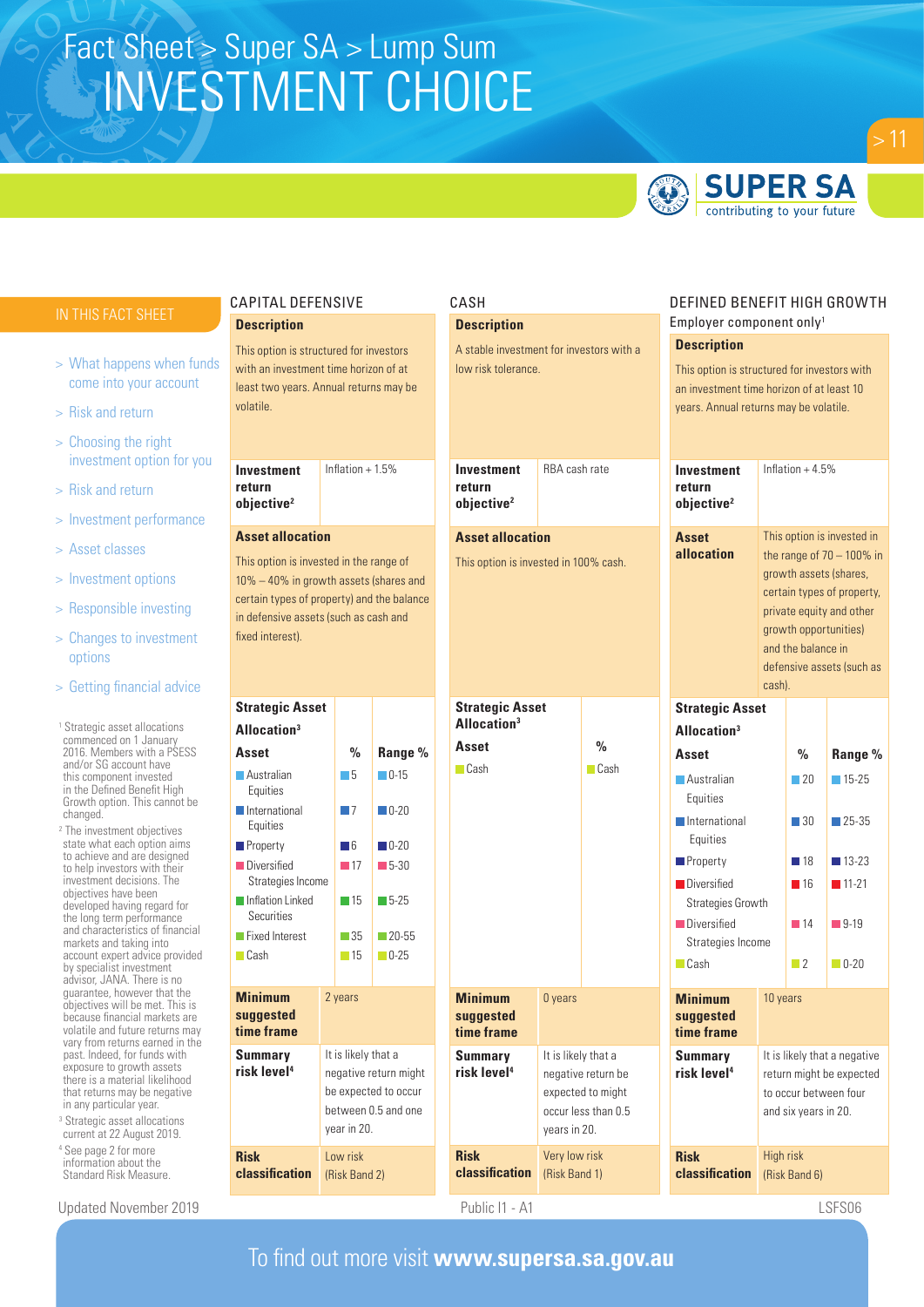

- > What happens when funds come into your account
- > Risk and return
- > Choosing the right investment option for you
- > Risk and return
- > Investment performance
- > Asset classes
- > Investment options
- > Responsible investing
- > Changes to investment options
- > Getting financial advice

#### Responsible investing

Responsible investment "is an approach to investment that explicitly acknowledges the relevance to the investor of environmental, social and governance factors, and of the long-term health and stability of the market as a whole. It recognises that the generation of long-term sustainable returns is dependent on stable, well-functioning and well governed social, environmental and economic systems."1

Across all Lump Sum Scheme investment options, the managers appointed are required to follow thorough and well developed investment processes which aim to identify companies that will generate the best financial performance resulting in the best investment returns for stakeholders.

Wherever possible, Lump Sum Scheme options exclude investments in manufacturers of tobacco products.

In evaluating investment opportunities, managers will consider the many risks inherent in each investment. In most cases this includes environmental, social and governance (ESG) factors, where relevant, as managers acknowledge that such issues may impact performance.

For example, the impact of carbon pricing on individual investments is a common risk related to the "Environmental" factor, and in relation to the "Governance" factor, managers consider that a successful company requires good corporate governance practices, remuneration policies and a strong management team.

All managers appointed are active and diligent representatives of members' interests as shareholders in companies in the portfolio. Many of the managers adopt a positive engagement approach, working directly with the management of companies in order to achieve any change necessary to improve

the financial performance and risk management of the company.

All managers are active in exercising their right to vote at general meetings of companies in which Lump Sum Scheme members are invested. The managers' guiding principle is to vote in the best financial interests of members on the numerous issues raised at general meetings of companies.

The majority of managers are members of specific groups that promote the inclusion of ESG factors in investment decisions or provide information to assist in monitoring such factors. Examples of such groups include: the UN Principles for Responsible Investment, The Investor Group on Climate Change, the Carbon Disclosure Project (CDP) and the International Corporate Governance Network.

While all options have this approach, the managers in the Socially Responsible option actively incorporate the consideration of environmental, social and governance factors in their investment decisions and avoid investments in areas of high negative social impact. More information on this option can be found in the Socially Responsible Investment Option fact sheet available on the Super SA website.

The use of socially responsible investment criteria in the construction of an investment portfolio may not necessarily result in higher investment returns as particular opportunities are excluded by the responsible investment process.

<sup>1</sup> From the UN Principles of Responsible Investment on www.unpri.org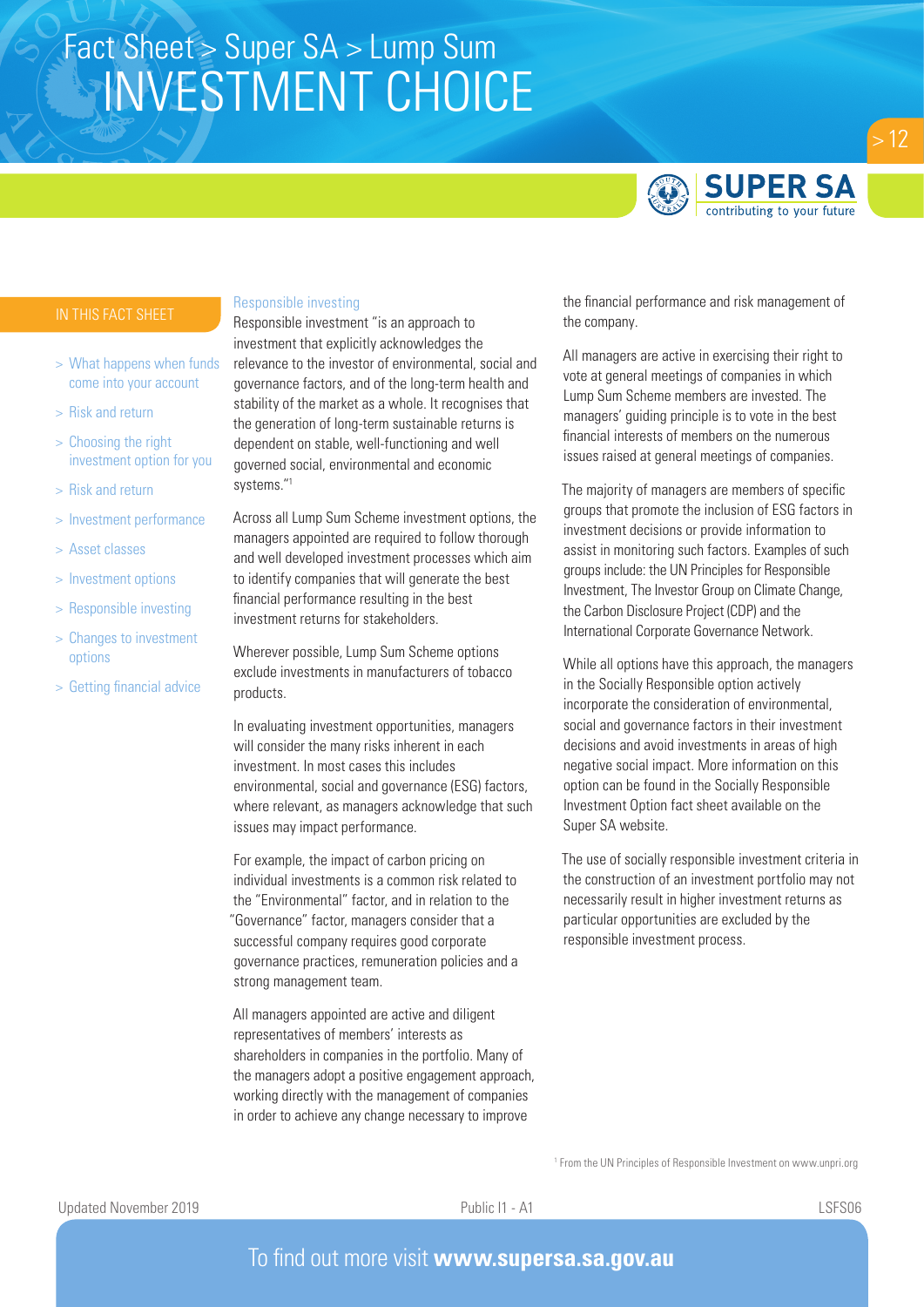

- > What happens when funds come into your account
- > Risk and return
- > Choosing the right investment option for you
- > Risk and return
- > Investment performance
- > Asset classes
- > Investment options
- > Responsible investing
- > Changes to investment options
- > Getting financial advice

#### Changes to investment options

The South Australian Superannuation Board may add, close or make changes to investment options at any time following consultation with Funds SA. Super SA will notify you of any significant changes.

#### Switching options

When you've done your homework changing, or switching, to an investment option that better matches your investment profile is important.

Your member component is automatically invested in the default investment option, Growth, where it remains unless you choose to switch it to one of the other seven investment options.

You need to make sure that your option suits your investor profile.

To switch your investment option, complete and sign the Lump Sum *Investment Choice* form available to download from the Super SA website, and return it to Super SA.

Investment switches are generally processed twice weekly as follows:

| by:          | Form received   Unit price applied:            |
|--------------|------------------------------------------------|
| 5pm Monday   | Unit price effective the following<br>Thursday |
| 5pm Thursday | Unit price effective the following<br>Tuesday  |

These times may be varied for operational reasons, such as public holidays. Prior to variations members will be notified via the Super SA website.

The unit price applied to a switch will represent the market value of an investment option calculated **after** the published deadline for the receipt of Investment Choice forms.

Other things you need to know when you switch:

- If you switch from one investment option to another, the unit price applied to the switch could be higher or lower than the current unit price of both the option you're currently invested in and your new investment option.
- As a Lump Sum Scheme member you can invest your funds in only one investment option.
- The first switch in any financial year is free and there's a \$20 fee for every subsequent switch in the same financial year. This fee is payable via direct bank transfer, cheque or money order and must accompany your Investment Choice form. The bank transfer details are provided on the *Investment Choice* form available on the Super SA website.

### Variations to switching

In the event of a significant variation in the value of the fund, the Chief Executive may freeze the administration processing of exits and switches until such time as the South Australian Superannuation Board determines an appropriate course of action. The new unit price is to operate with effect from midnight of the day before the freeze was invoked.

Where a member's election to change investment options results in an advantage to that member to the detriment of the other members of the product, the South Australian Superannuation Board's delegate may withhold processing of that member's election.

Please note that any change to your investment option may not be reflected in quotes performed in the secure member area of the Super SA website until Super SA confirms the completion of this change to you in writing.